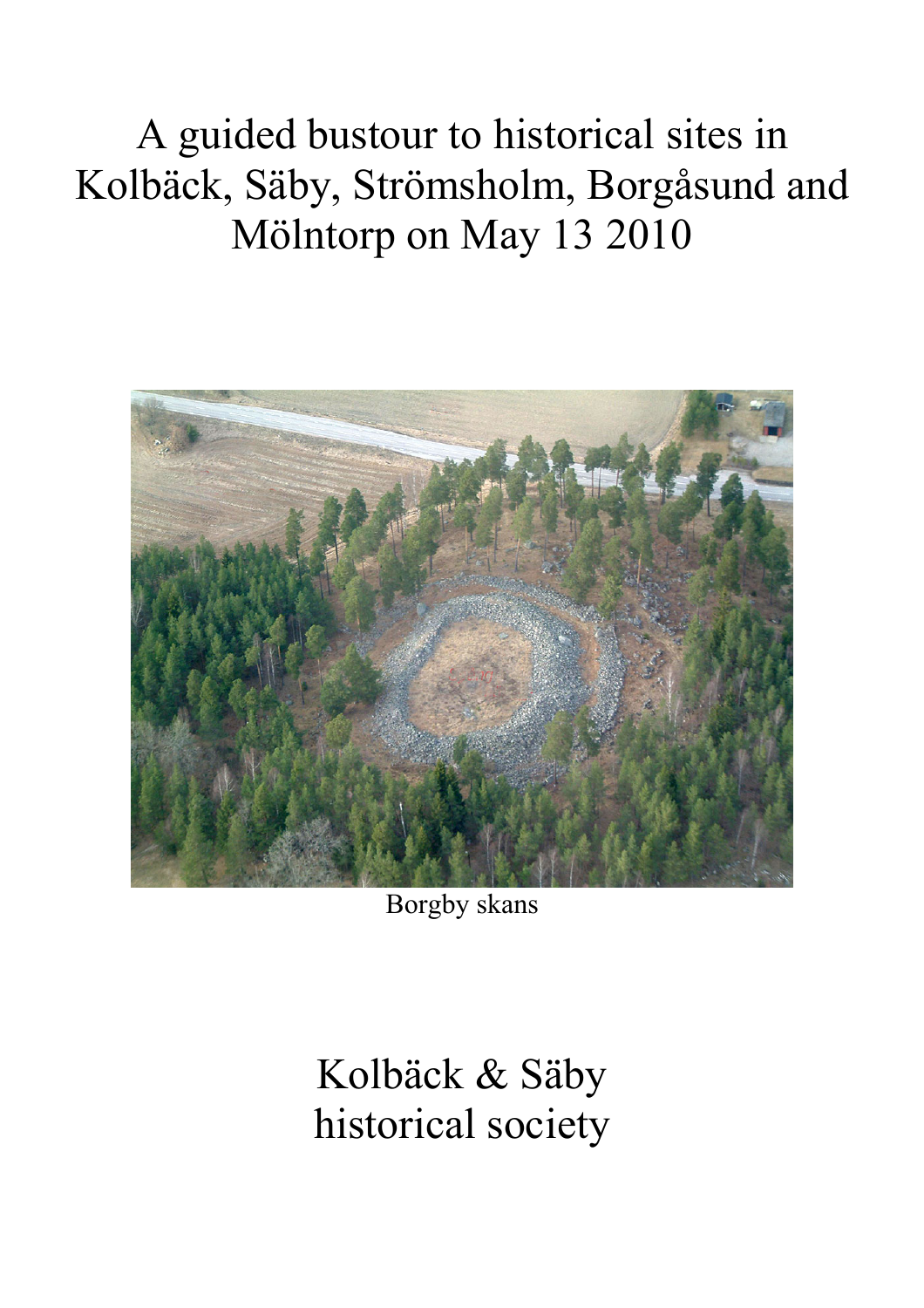### **Herrevadsbro**

In the year 1251 there was a famous battle at Herrevadsbro. A group of important men, called Folkungar, rose in rebellion and brought people from abroad. With an army of Swedes, Danes, Norwegians and Germans they met Birger Jarl at Herrevadsbro. He hit back and executed the leaders and many of their men. The executions attracted attention and caused great aversion to Birger Jarl, but after that it was peaceful in Sweden for at least 25 years. Birger Jarl managed to force through what he wanted and strengthen the monarchy. Therefore this battle is of more importance than most of the medieval battles.

# **Kolbäcks gästgivaregård**

Not until the 1600s the expansion of roads with inns were regulated. The inn was to be a station for transportation. Responsible for men and horses were the farmers in the parishes of Kolbäck, Svedvi, Berg, Säby, Rytterne and Munktorp. It had to be 12-15 horses ready each day to transport people to the next station.

In 1875 the railway opened and travelling by horse slowed down.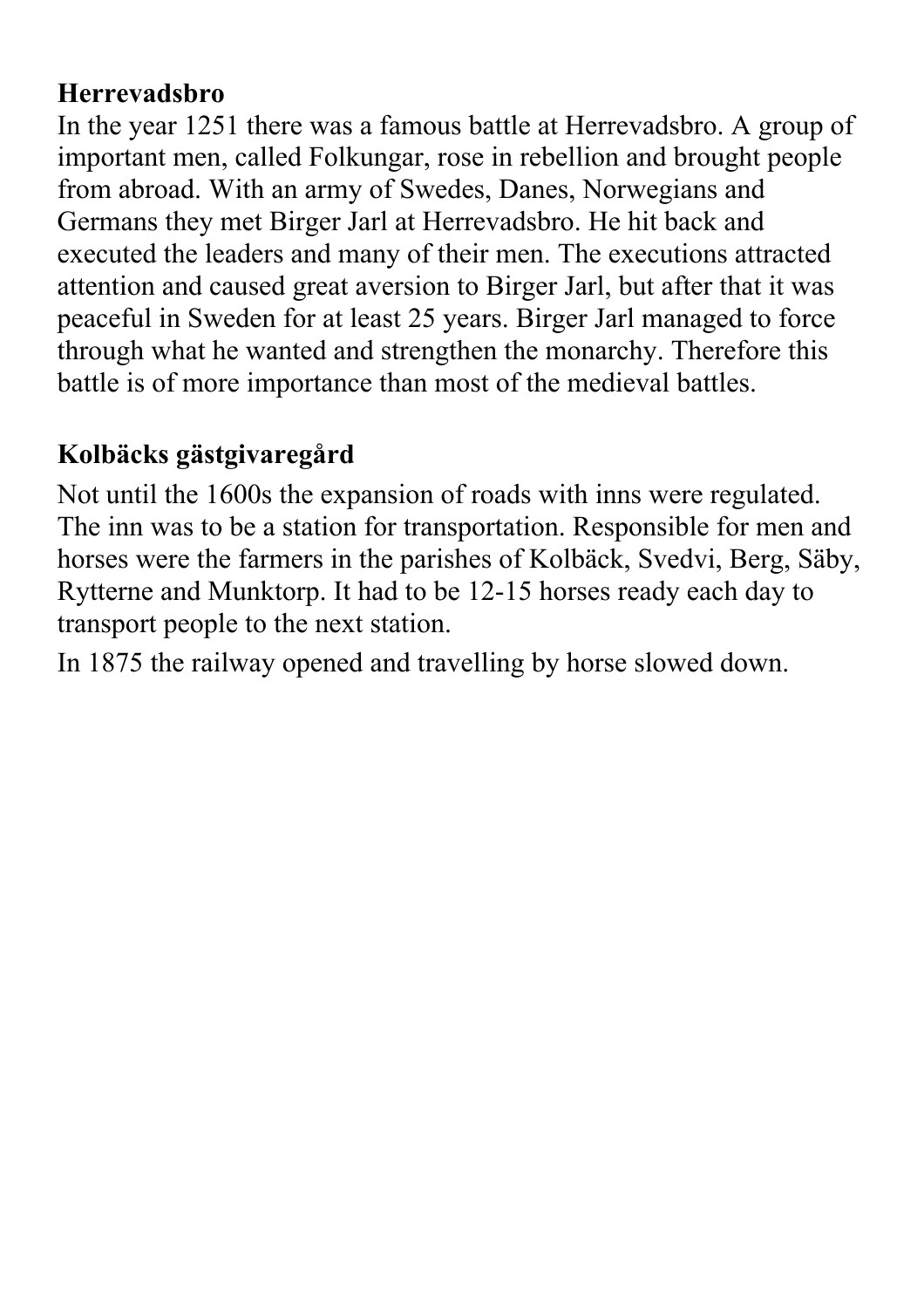## **Västmanlands Läns Centrala Verkstadsskola i Kolbäck**

The school started as a trade school owned by the county council. The students were trained to work with carpentry, central heating and sanitary technology. The school was bought by Hallstahammar community in 1971 and was called Herrevadsskolan.

### **Kolbäcks Folkets Park**

The old entertainment park was next to Borgby skans in Säby parish. In 1932/33 the park was moved some hundred meters westwards to Kolbäck parish on land bought from Herrevads gård. The old café was rebuilt to be home for the caretaker.

### **Borgby skans**

Borgby skans is from Ironage 400 – 1000 A.C. and is situated near the old Eriksgatan. Eriksgatan was the name of the way the king took when he travelled in the country.

The inner wall is 150 m long, 10 m broad and 2-3 m high.

The outer wall is 250 m long, 3-6 m broad and 0,5 -1,5 m high.

Birger Jarl had probably his camp here at the battle of Herrevadsbro.

### **Borgbylokalen**

The methodists in the area needed a hall for their meetings. In 1885 they got Borgby chapel where they had their meetings and Sunday school for the children till the 1920s. Then it was sold to the farmer´s political party Bondeförbundet (now Centerpartiet).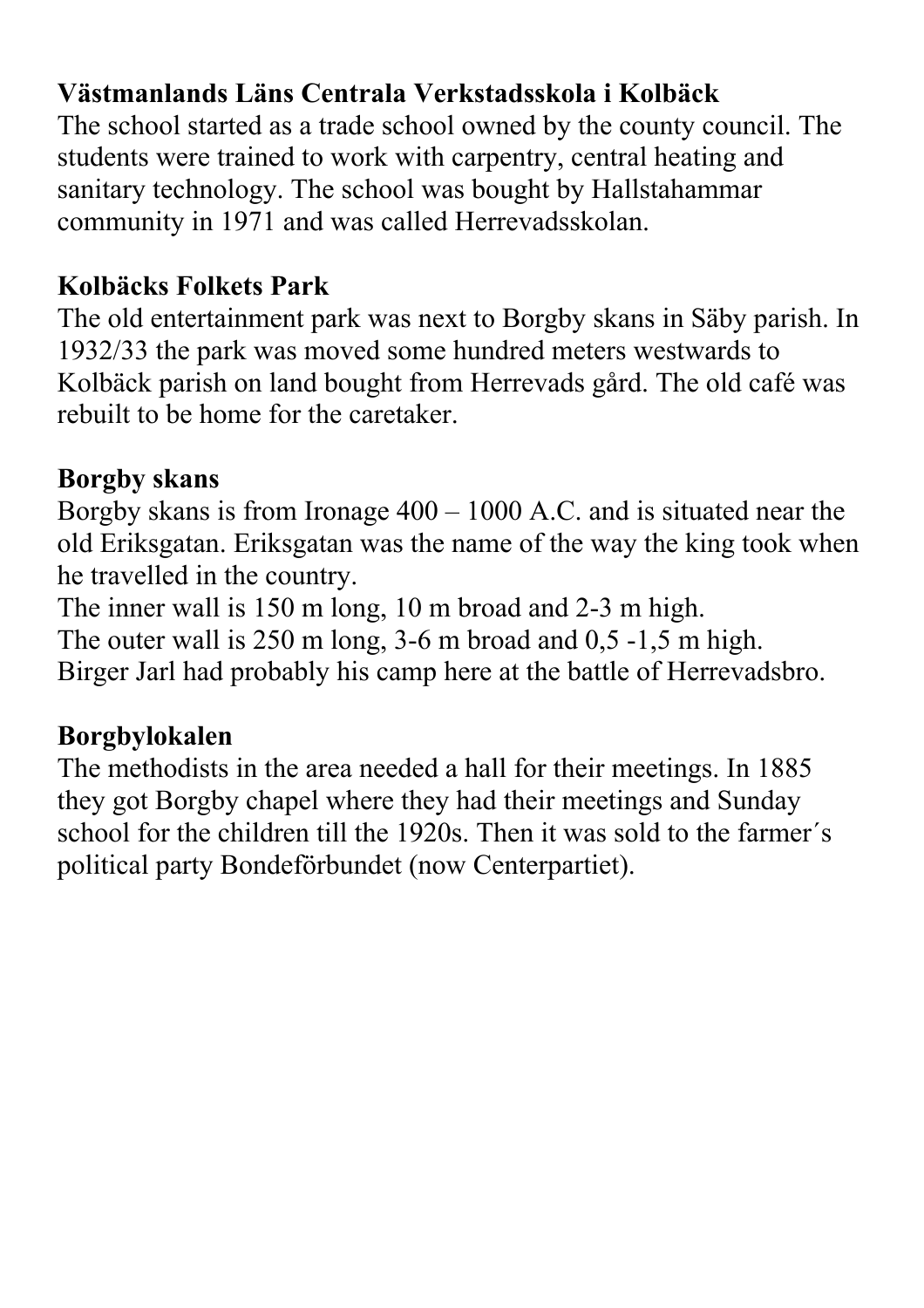### **Mölntorps småskola**

In 1889 the junior school with home for the teacher was built. Mölntorps gård provided land and the timber came from a military building at Utnäs Löt. The first teacher, Jenny Eriksson, was only 20 years old when she came. When she retired she and her 2 sisters built their home on the other side of the road.

## **Skumpa**

In early 1920s, after World War I, the whole world had a depression. So did the factory in Mölntorp too of course. The unemployed men got relief work, work on the roads. One of the projects was to reduce the slope at Skumpa using hoe, spade, ironbar and wheelbarrow.

## **Lilla Säby**

Due to the key plan of the community 2010 Lilla Säby is one of the most interesting farms in the parish. Most of the farm buildings were built around 1800 and have kept the original shape. The farm has very ancient look and is of cultural value.

## **Säby gård**

Säby mansion has been owned by the same family for seven generations. During 60 years there was a dairy on the farm specilized in whey-cheese (mesost).

## **Säby kyrka**

Säby church was probably built around 1300. In 1951 the parish of Säby entered Kolbäck community. Since 1971 it is part of Hallstahammar community.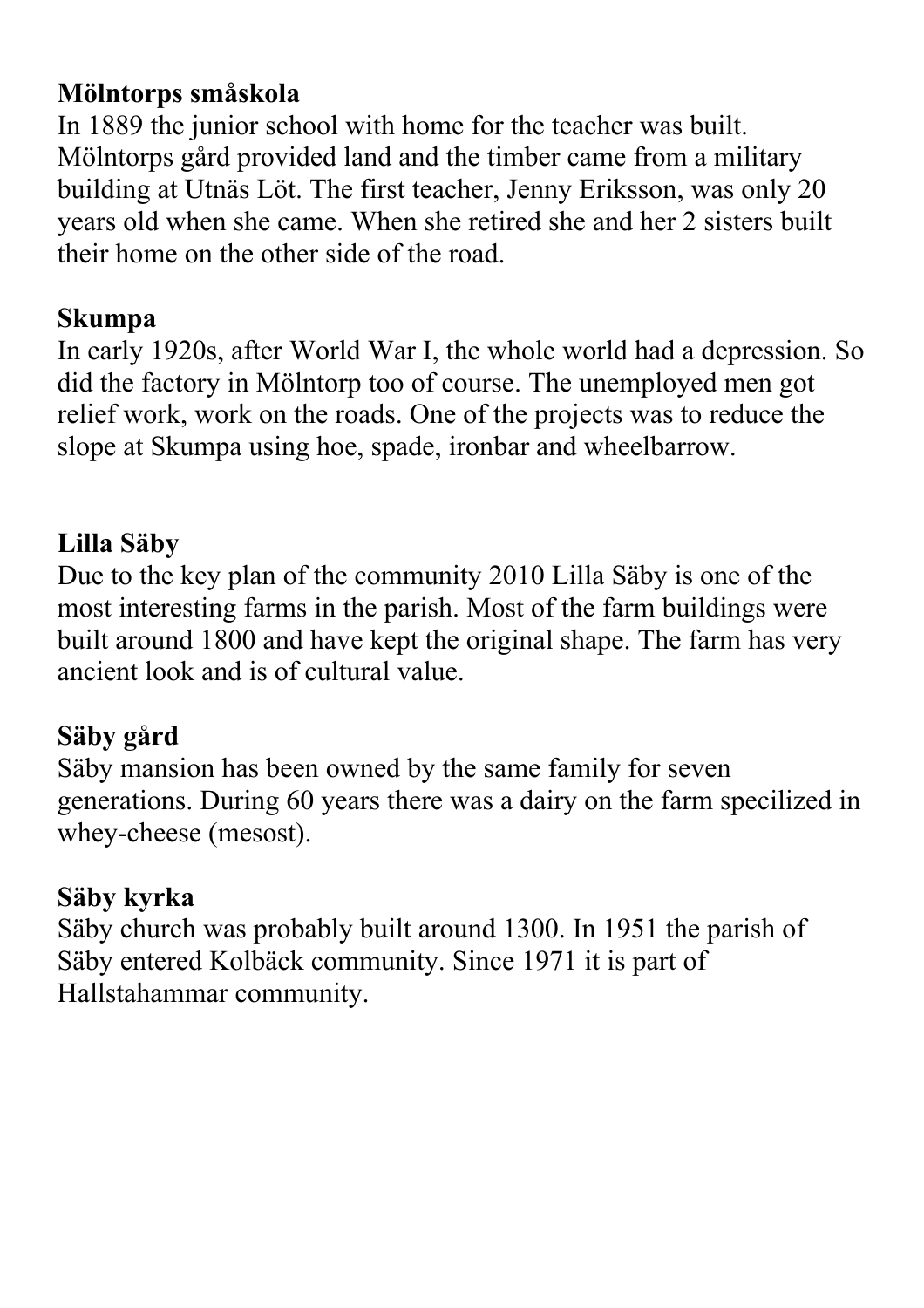### **Säby hembygdsförening**

Säby historical society was founded on June 10 1924. Initiator was the clergyman, Axel Eriksson, and some important men in Säby parish. One of them was a young teacher, Set Svanholm, who later became a world famous opera singer and later director of the Opera house in Stockholm.

## **Set Svanholm 1904-1964**

He was a teacher and organ player in Säby 1923-1929. Director of the Opera house in Stockholm 1956 - 1963

## **Dalstugan**

Dalstugan was the home of soldier Johan Albert Dahl, born May 9 1869 in Säby. He became a soldier in 1887 and was responsible for medical treatment.

## **Fattighuset Sjöhaga**

The poorhouse was built in the 1820s. In household records and economy protocolls we find that there lived 10 poor people, mostly widows but even children and young people.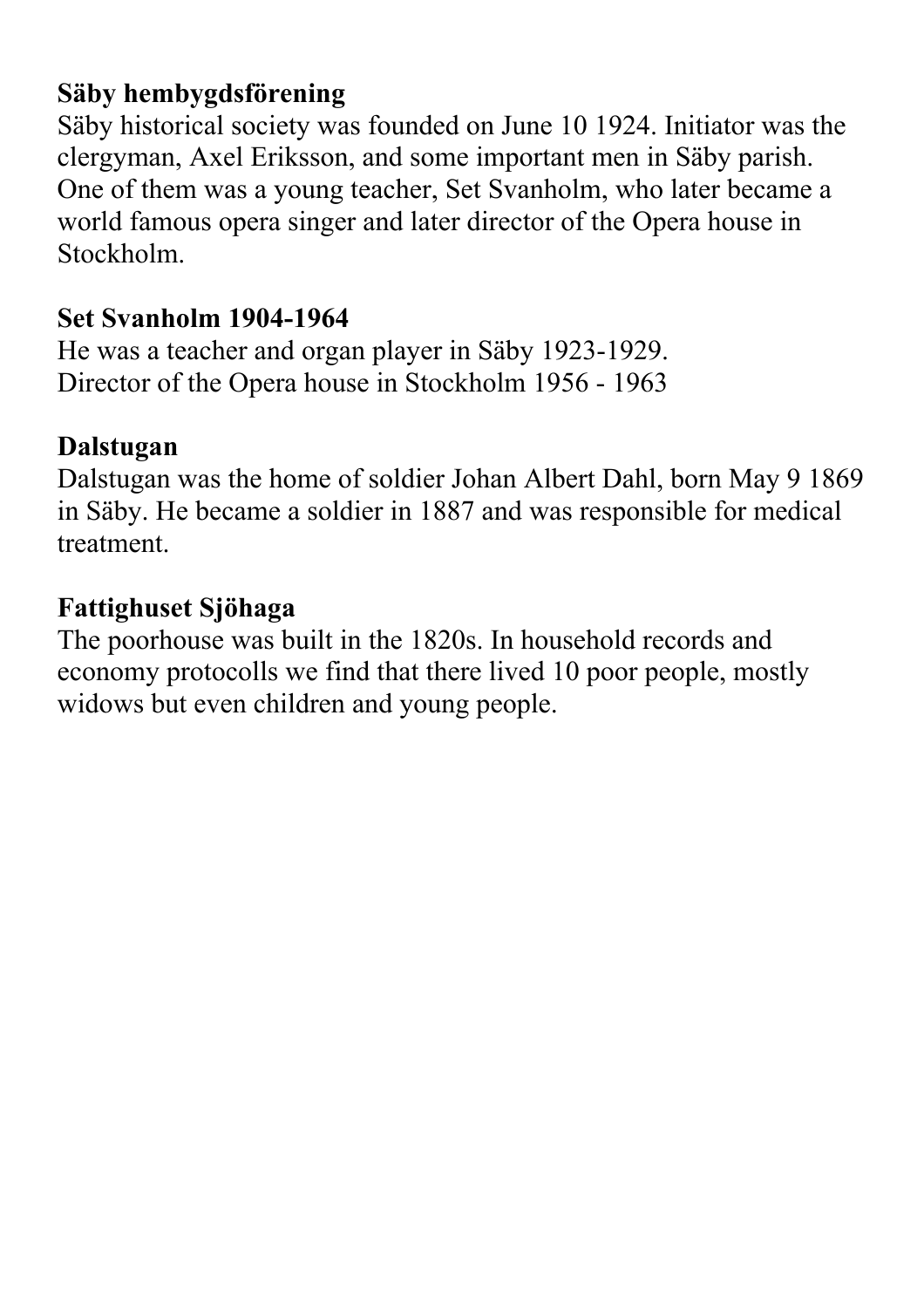## **Utnäs gård och löt**

Utnäs is one of the oldest farm villages in Säby parish and is mentioned as early as 1288. 1780-1893 Utnäs Löt (löt= grassy slope) was training field for Livregementets grenadjärer, a cheeper variaty of the cavallery. Utnäs gård was built in 1795 for the regiment.

#### **Remount depot**

From 1885 to 1956 Strömsholm remount depot delivered horses for the army. They had to be trained for riding and driving.

### **Strömsholm**

Since the 1600s Strömsholm has been of great importance for breeding horses, specially warm-blooded horses.

## **Strömsholms slott**

Strömsholm Royal Mansion was built 1556 when Gustaf Vasa was king. King Karl X Gustaf had a castle built by Nicodemus Tessin (1615-1781) and it was ready in 1681. During 200 years some queen widows lived there. The first on to live in the royal mansion was Gustaf Vasa´s young widow, Katarina Stenbock, who lived there for 60 years.

### **Strömsholms kanal**

Strömsholm canal is the second oldest canal in Sweden. It goes from Smedjebacken in southern Dalarna to Borgåsund by lake Mälaren. The canal is partly river Kolbäcksån. 100 km is constructed and it falls 100 m from the highest level. The difference in Hallstahammar is 50 m. The canal was built to transport iron to the balance in Borgåsund and then to Stockholm. On the way back the ships took people and utensils for the people living along the canal.

### **Mahognyvillan**

Mahognyvillan is Bed & Breakfast. This house was built in Stockholm and it was transported to Strömsholm in 1813.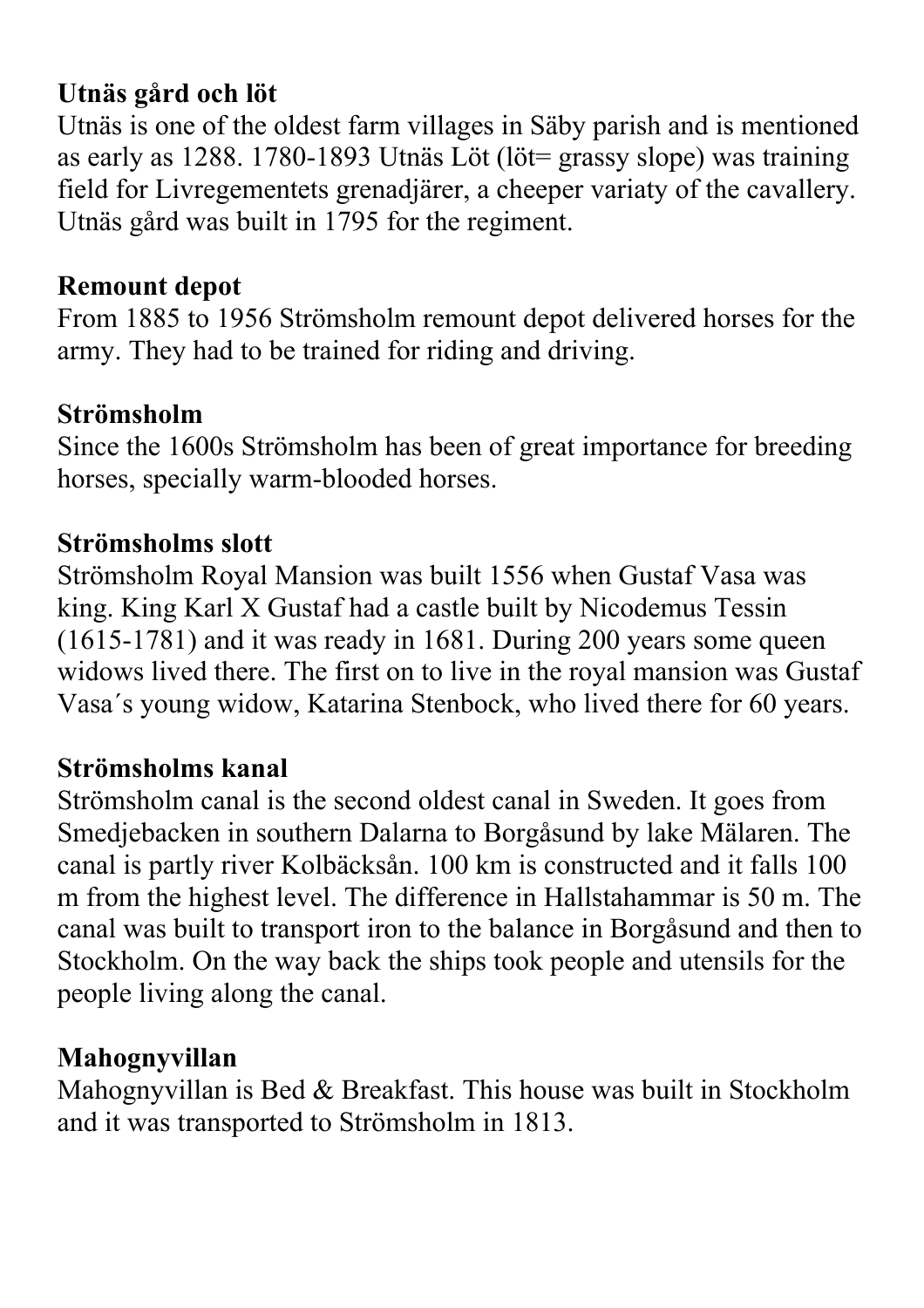### **Borgåsund**

Borgåsund looks like a fishing village. Here they landed the iron transported on the canal. The first postoffice in our area was opened here in 1703. It was closed in 1967.

#### **Strömsholms marketenteri**

This canteen is since late 1950s in an old house near Stallbacken. The house was built in the 1850s and has been camp for army people and home for the employees at the riding school. Ground floor had doctor´s consultation room and ward. One part was hairdressing saloon.

#### **Stuteri, the stud**

In 1621 they started to breed horses for the royal army. At that time there were almost constant wars going on.

### **Hingstdepån, stallion depot**

In 1871, after 250 years, the breeding was over and they had a stallion depot. In 1956 some male horses were moved to Flyinge and the depot in Strömsholm closed.

#### **Arméns rid- och körskola**

In 1868 the army started a school for riding and driving horses. It was going on for 100 years. Our king´s father was often seen in Strömsholm.

### **Ridskolan Strömsholm**

Today there are five houses for riding and many outdoors arenas. People study to become riding masters, riding instructors and horsemen for competitions.

### **Djursjukhuset**

The animal hospital specially for horses was founded in 1964 on initiativ of Captain Hans Gunnar Gabriel Wahlberg. Nowadays all kinds of animals are cured there. It is open 24 hours a day and has advanced surgical facilities.